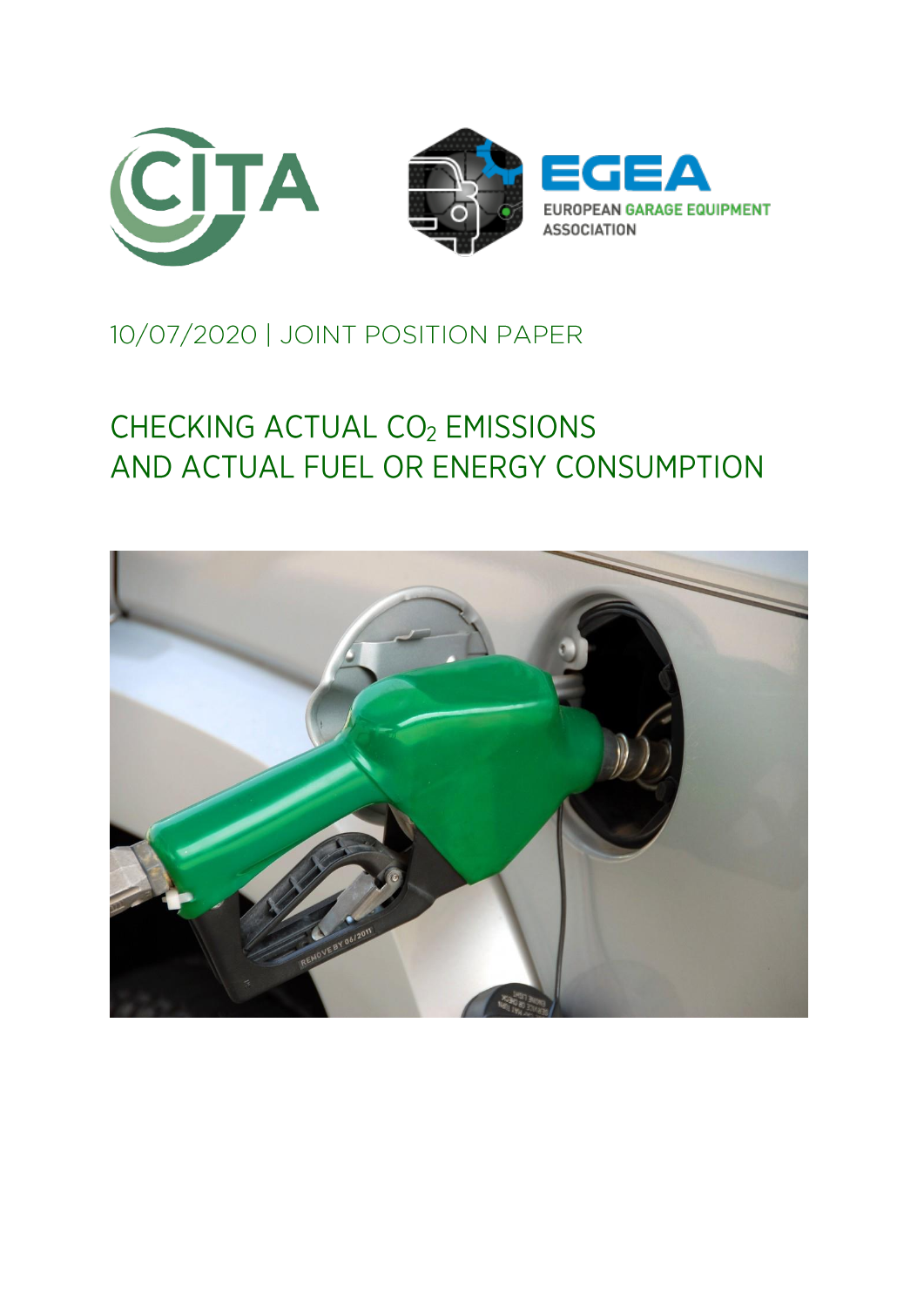

The actual fuel consumption of modern vehicles under real-world driving conditions is still divergent from the laboratory values. That is caused on the one hand by the driving behaviour of individuals and on the other hand by different requirements of the test cycle. In addition, it can also be attributed to the vehicle manufacturers' targeted optimisation of software and hardware in the engine operating points for the test cycles in order to artificially improve  $CO<sub>2</sub>$  results.

For this reason, **CITA and EGEA welcome the introduction**, from 1st January 2021, **of an independent and regular check of the difference between laboratory values and real-world CO2 emissions and energy-consumption values. This is the only way to prevent a further increase in the discrepancy between these measurements and to ensure transparency for consumers.**

**CITA and EGEA also welcome the opportunity to evaluate, by 2027, how representative the Worldwide Harmonised Light Vehicle Test Procedure (WLTP) is of real-world traffic conditions as a basis for developing measures to modify regulations.**

Regulation (EU) 2018/1832 already provides the basis for monitoring by means of standardised requirements for "on-board fuel and/or energy consumption monitoring devices" (OBFCM) for passenger vehicles and light vans, while Regulation (EU) 2019/1242 provides the same basis for heavy-duty commercial vehicles. Class M1 vehicles must be fitted with such OBFCM devices by  $1^{st}$  January 2021, and class N1 vehicles by 1st January 2022 at the latest.

#### **WHAT DATA WILL BE COLLECTED?**

According to (EU) 2019/631 and (EU) 2019/1242, the following data will be collected:

- Vehicle identification number
- Fuel and/or electric energy consumed
- Total distance travelled
- For externally chargeable hybrid electric vehicles, the fuel and electric energy consumed, and the distance travelled distributed over the different driving modes
- Other parameters necessary to assess the representativeness of the consumption values (e.g., software versions of environmentally relevant control units).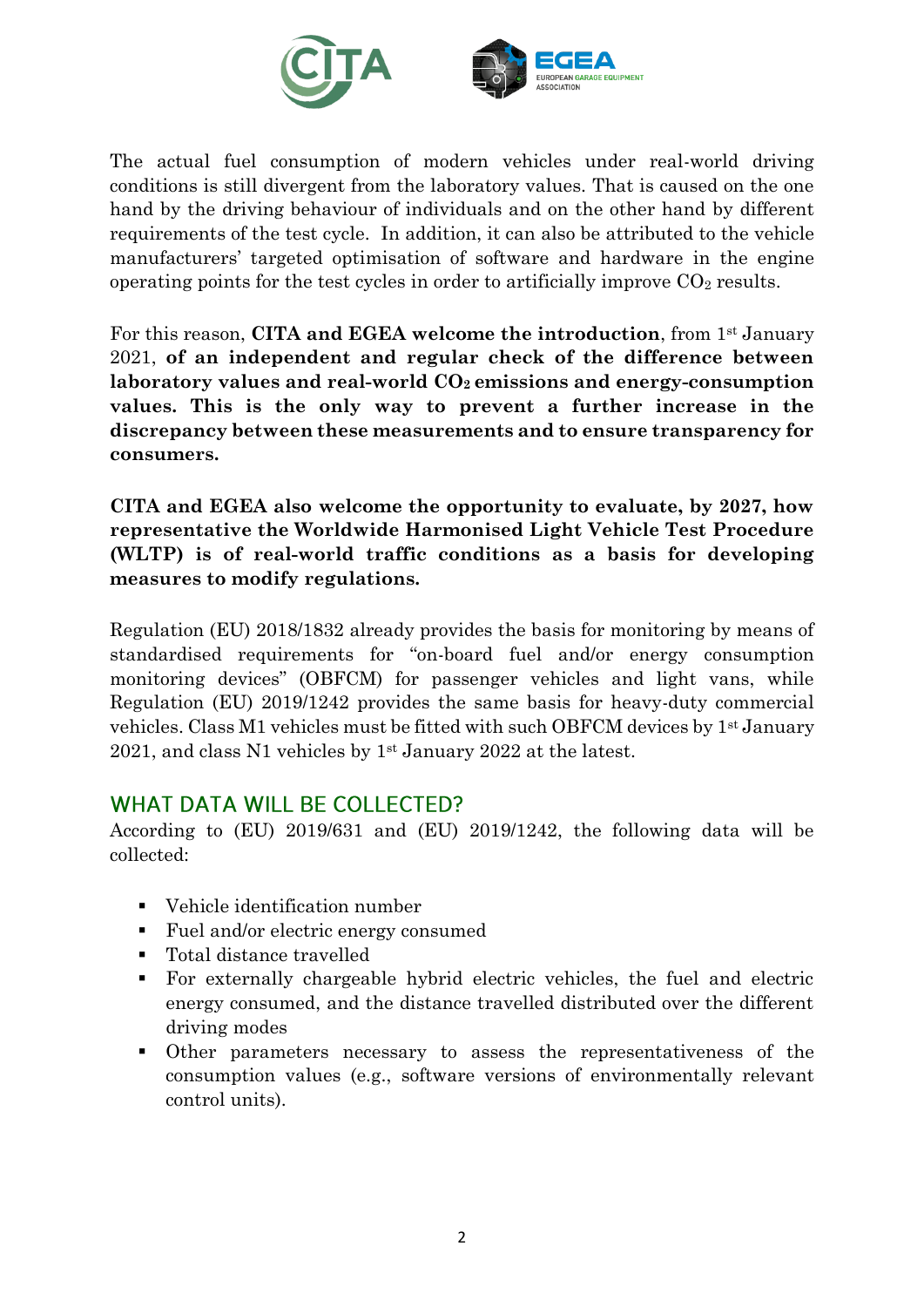

# HOW WILL THIS DATA BE COLLECTED?

The Commission will use implementing acts to define a procedure for collecting and processing the data. The data is to be provided to the EU Commission at regular intervals. The "OBM Task Force" will support the EU Commission in developing the requirements for a technical solution by the end of 2020.

#### REQUIREMENTS FOR A TECHNICAL SOLUTION FOR DATA COLLECTION

In the view of CITA and EGEA, a technical solution for recording data and for transmitting it to the EU Commission should meet the following criteria:

- Standardised read-out with little effort
- Safeguarding of data integrity during transmission
- Transparency of data collection for the vehicle owner
- Compliance with data protection and data security
- Independence from special vehicle equipment or contractual agreements between vehicle manufacturers and vehicle owners
- Availability from 2021 for all vehicle models

### EVALUATION OF THE READ-OUT FROM THE VEHICLE VIA THE ELECTRONIC VEHICLE INTERFACE (ON-BOARD DIAGNOSTICS, OBD)

According to Regulation (EU) 2018/1832 Annex XXII, the OBFCM device must guarantee standardised and unrestricted access to the data. In UNECE regulation Nr. 83 is defined that this standardized access must fulfil ISO 15031-5.

The so-called "OBD interface" enables standardised communication between vehicles and external test equipment during type approval, periodic technical inspections (PTIs) and repair and maintenance. Since every vehicle with an OBFCM is also required to be fitted with such an interface, it is already possible today to read out the data in all vehicles.

Furthermore, the interpretation of the read-out data is standardized in "SAE J1979". Consequently, all relevant information can be retrieved from the vehicle using any commercially available external test equipment. This wired solution prevents any manipulation of the data during transmission. Data protection and data security are also optimally ensured, as only authorised persons have access to the OBD interface installed in the vehicle.

Therefore, **CITA and EGEA recommend the solution of reading out the data via the standardised electronic vehicle interface.** This is the only way to ensure that data recording and evaluation can begin from 2021.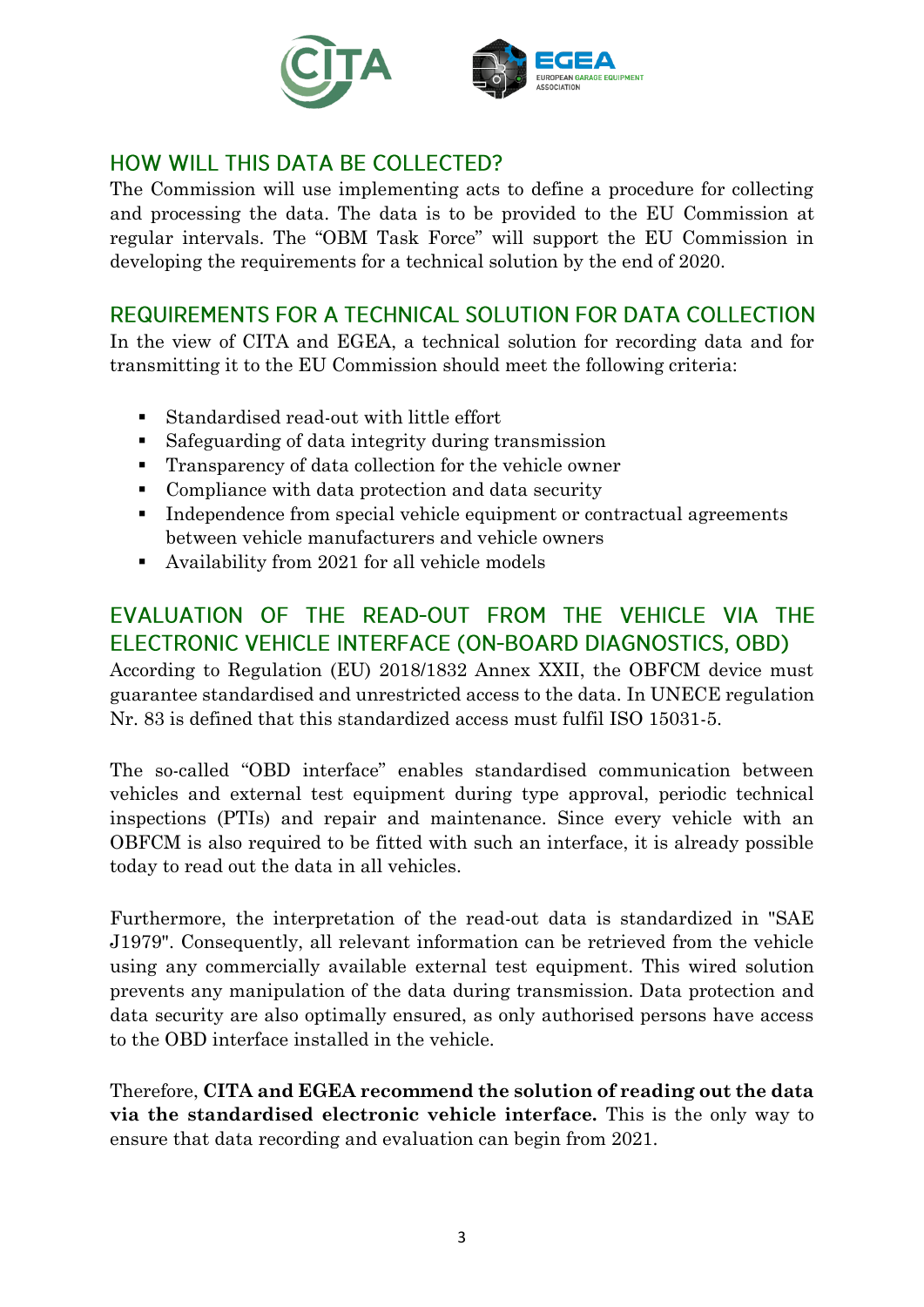

## DATA RECORDING DURING THE PERIODIC TECHNICAL INSPECTION (PTI)

The purpose of the periodic technical inspection is to check the roadworthiness, environmental compatibility, and regulatory compliance of a vehicle. In order to check the environmental compatibility of vehicles with petrol engines or diesel engines, it has been the rule in Europe since 2001 and 2004, respectively, that the engine electronics can be checked via the standardised OBD interface.

Based on Directive 2014/45/EU, many European Union member states are already testing emissions with an exhaust-gas analyser that measures exhaust gas emissions on the tail pipe while also reading out the OBD data (engine speed, engine temperature, error codes, etc.). In addition, some member states already have access to OBD-capable scan tools for the periodic technical inspection, and these will be mandatory in every member state by 2023.

Regardless of the tool used, the OBFCM data and other relevant data, such as fuel and engine type, can be recorded during the periodic technical inspection without any additional expenditure of time.

When it comes to the transmission of data to the relevant authorities, there are generally already standardised interfaces for the transmission of PTI results. These could also be readily used to transmit OBFCM information.

The testing periods for vehicles in the EU member states show that a representative quantity of data could be obtained for all vehicle models within a short time. Almost 40% of the light commercial vehicles registered in the EU have to undergo their first PTI after two years at the latest, and all heavy commercial vehicles after one year. In Germany, for example, around 10% of passenger cars come in for a periodic technical inspection within the first year after registration. After two years, around 20% of passenger cars had undergone a periodic technical inspection. A very broad market coverage will be achieved.

#### EVALUATION OF "DIRECT" (OVER-THE-AIR) TRANSMISSION

There is currently no technical and standardised solution for a direct transmission. All transmissions of data from vehicles to third parties are based on proprietary solutions or on the so-called "Extended Vehicle Standard" (ISO 20078). This standard is based on the concept that all vehicle data is first encrypted and stored on a manufacturer's own server before being forwarded to third parties. A secure end-to-end encryption, which direct transmission requires, does not exist in this case. In addition, this concept focuses exclusively on the use of vehicle data for commercial applications (smart services).